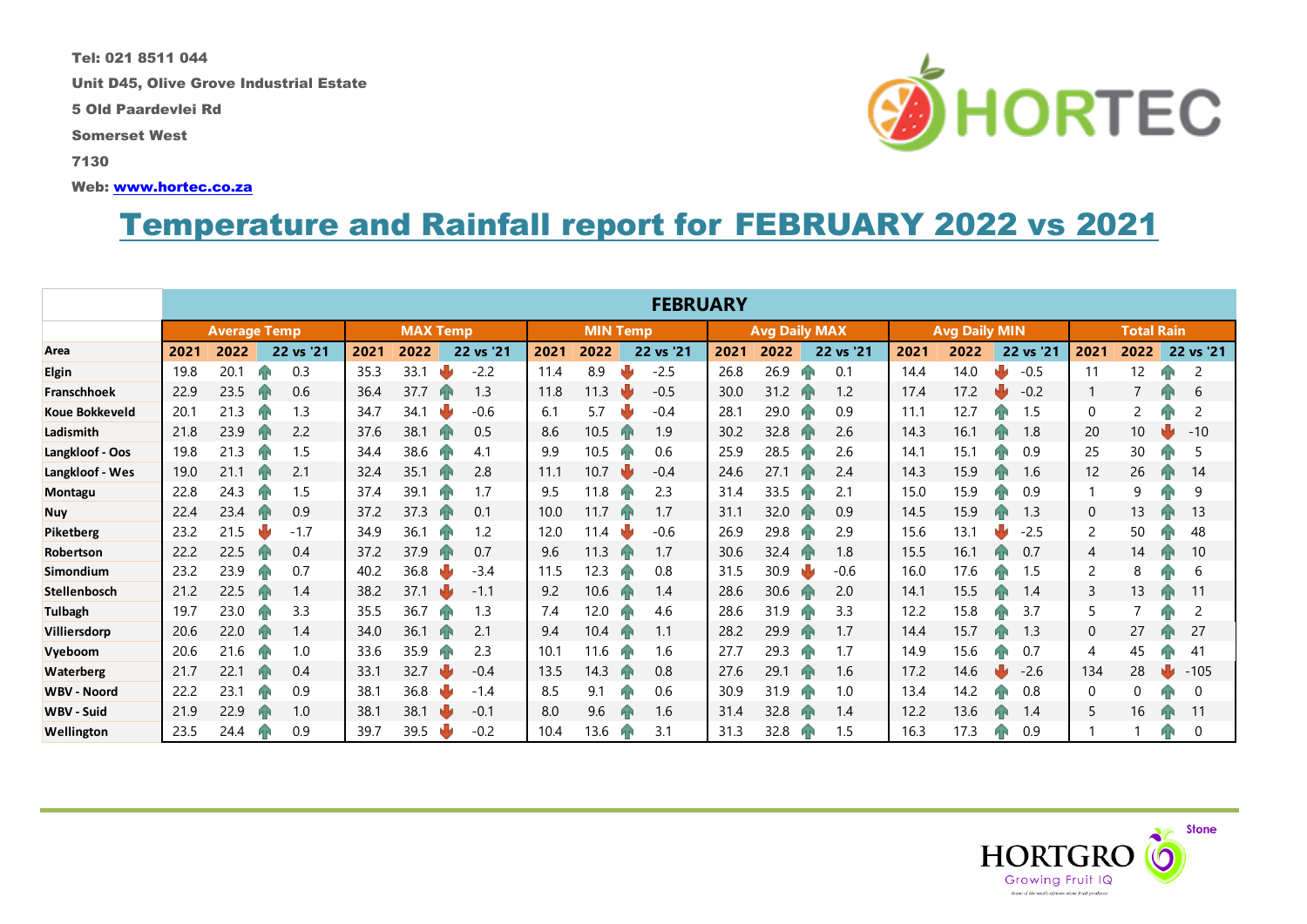## **Heat Units and Growing Degree Days - Feb 2022 vs 2021**

|                       |            | <b>FEB</b> |                 | <b>FEB</b> |           |                     |  |  |  |
|-----------------------|------------|------------|-----------------|------------|-----------|---------------------|--|--|--|
| Area                  | GDD (2021) | GDD (2022) | GDD (21 vs 22)  | HU (2021)  | HU (2022) | HU (21 vs 22)       |  |  |  |
| Elgin                 | 248        | 293        | <b>FR</b><br>45 | 5980       | 6797      | $\hat{P}$<br>817    |  |  |  |
| <b>Franschhoek</b>    | 248        | 293        | 45<br>4P        | 5980       | 6797      | 817<br>4            |  |  |  |
| <b>Koue Bokkeveld</b> | 269        | 303        | 34<br>ЙÑ        | 6837       | 7681      | 42<br>844           |  |  |  |
| Ladismith             | 343        | 404        | 61<br><b>AN</b> | 7929       | 9374      | $\bigcap$<br>1445   |  |  |  |
| Langkloof - Oos       | 281        | 330        | 49<br>48        | 6576       | 7609      | T<br>1033           |  |  |  |
| Langkloof - Wes       | 266        | 334        | 68<br><b>AN</b> | 6076       | 7472      | $\bigcap$<br>1395   |  |  |  |
| Montagu               | 369        | 411        | 42<br><b>FR</b> | 8611       | 9594      | 1<br>984            |  |  |  |
| <b>Nuy</b>            | 359        | 390        | 31<br>42        | 8354       | 8977      | 4<br>622            |  |  |  |
| Piketberg             | 304        | 327        | 23<br><b>FR</b> | 6872       | 7621      | T<br>749            |  |  |  |
| Robertson             | 365        | 399        | 35<br><b>AN</b> | 8180       | 8415      | F<br>236            |  |  |  |
| Simondium             | 386        | 399        | 13<br>H         | 8863       | 9314      | 1<br>451            |  |  |  |
| Stellenbosch          | 318        | 366        | 48<br><b>AN</b> | 7501       | 8410      | 4<br>909            |  |  |  |
| <b>Tulbagh</b>        | 368        | 388        | 20<br><b>AN</b> | 8215       | 8749      | $\mathbf{P}$<br>534 |  |  |  |
| Villiersdorp          | 317        | 358        | 42<br><b>AN</b> | 7099       | 8050      | 1<br>951            |  |  |  |
| Vyeboom               | 316        | 350        | 34<br>ЯÑ        | 7099       | 7790      | 1<br>691            |  |  |  |
| Waterberg             | 347        | 333        | N<br>$-14$      | 7846       | 8302      | 4<br>456            |  |  |  |
| <b>WBV-Noord</b>      | 341        | 366        | 25<br>ЯÑ        | 8203       | 8838      | 42<br>636           |  |  |  |
| <b>WBV-Suid</b>       | 331        | 370        | 40<br><b>AN</b> | 8023       | 8666      | <b>FR</b><br>644    |  |  |  |
| Wellington            | 388        | 421        | 34              | 9093       | 9675      | 582<br><b>FR</b>    |  |  |  |